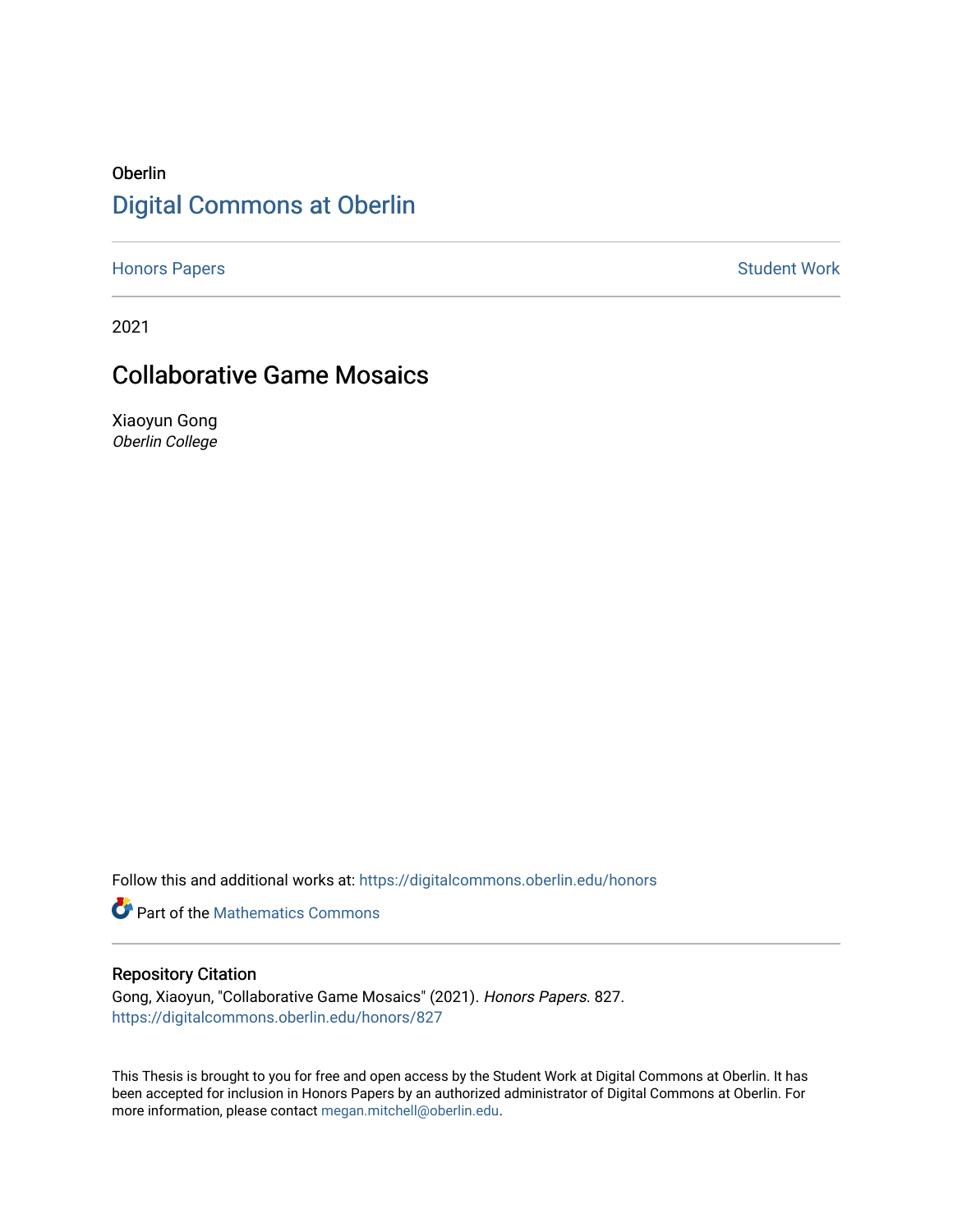# Collaborative Game Mosaics

Xiaoyun Gong Honors Advisor: Robert Bosch

March 26, 2021

## 0 Introduction

Imagine two players are playing a strategy board game. With one player holding black stones and the other player holding white stones, they take turns to place their pieces. After a while, they start to recognize some patterns. With three colors in front of them, black, white, and the color of the game board, they are curious about if they can form a recognizable image. Instead of playing the game to win, they start to collaborate with each other to form a mosaic. Later, they invite more players and provide them their own stones in different shades of gray.

The goal of this project is to use mathematical optimization techniques to design mosaics that simultaneously resemble well-known images and look like the current state of a board game like gomoku or something that could be played on a Go board or chess board. The work described here builds upon techniques devised by Professor Robert Bosch and some of his student<sup>[1][2]</sup>.

The paper will be structured as follows: First, we will discuss the data, variables, objective function, and universal constraints. Then we will explore constraints for two specific games, gomoku and chess. Next we will present several examples, sharing both images and statistics, and we will talk about methods we have devised for improving the results. We will conclude with a discussion of future directions for our research.

# 1 Data, Variables, Objective Function, and Universal Constraints

### 1.1 Data

Given a grayscale target image, we first partition it into a grid that consists of  $r$  rows and c columns of squares. After calculating the average grayscale value of each cell,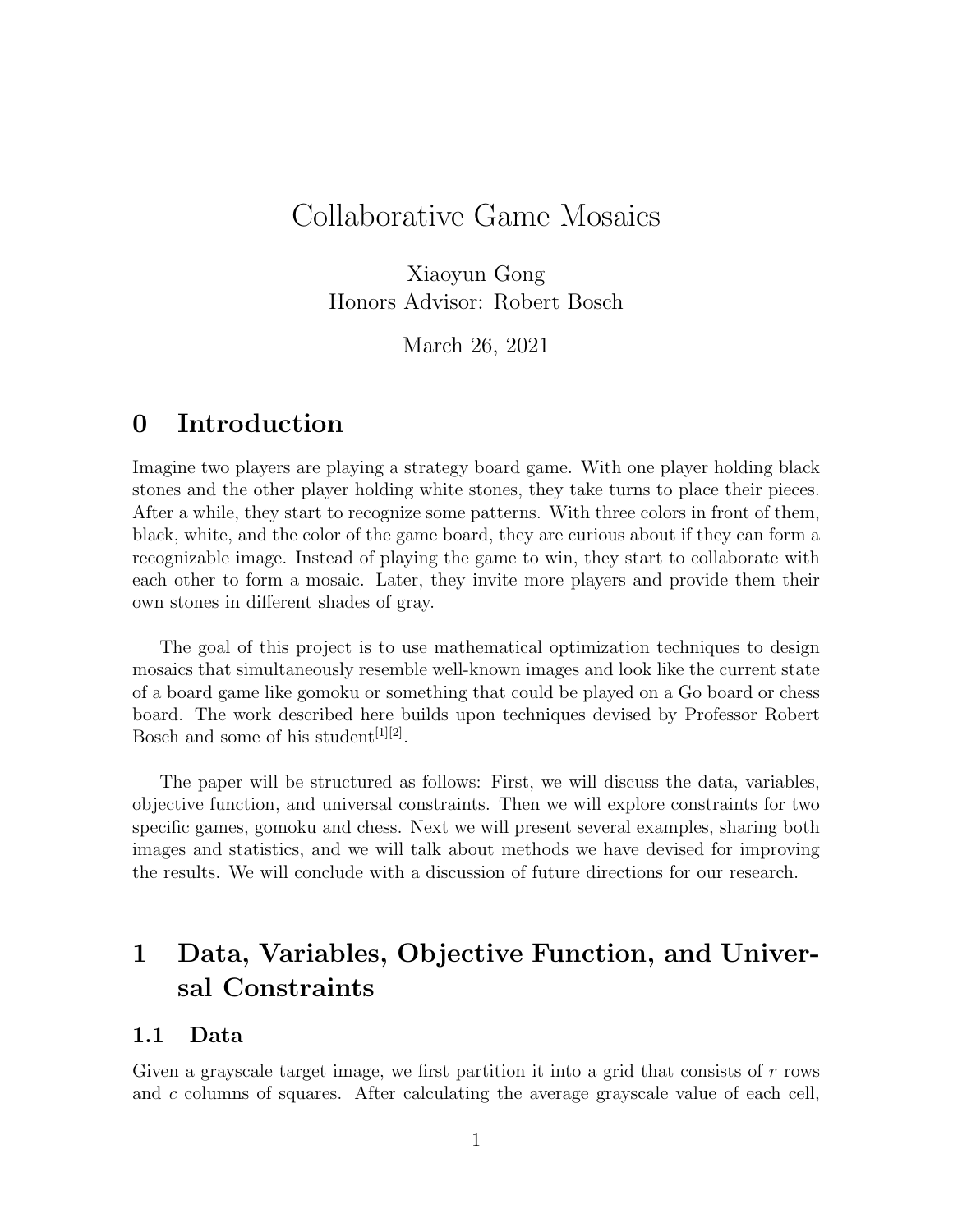we have an  $r \times c$  matrix with grayscale value of each cell in it. If we denote the row-i column-j entry in the matrix as  $\beta_{i,j}$ , where  $i \in \{1, \dots, r\}$  and  $j \in \{1, \dots, c\}$ , then

 $\beta_{i,j}$  = average grayscale value of cell  $(i, j)$ .

Here,  $\beta_{i,j} \in [0,1]$  and  $\beta_{i,j} = 0$  means cell  $(i,j)$  is completely black, while  $\beta_{i,j} = 1$ means cell  $(i, j)$  is completely white. Intermediate values of  $\beta_{i,j}$  correspond to shades of gray. Larger  $\beta_{i,j}$ 's are for cells  $(i, j)$  that are brighter.

For images with lower contrast levels, an optional adjustment to the data is to scale each  $\beta_{i,j}$  entry so that the maximum and minimum of all the  $\beta_{i,j}$ 's are 1 and 0 respectively. To update the  $\beta_{i,j}$ 's, we set  $\beta_{\min} = \min_{i,j} {\beta_{i,j}}$  and  $\beta_{\max} = \max_{i,j} {\beta_{i,j}}$ and then we redefine

$$
\beta_{i,j} := \frac{\beta_{i,j} - \beta_{\min}}{\beta_{\max} - \beta_{\min}}.
$$

### 1.2 Variables

Imagine we are placing stones or game pieces of different shades of gray on a Go board or a Chess board. If we have two players, one player's stones will be black (shade 0) and the other player's stones will be white (shade 2). We reserve shade 1 for the board, which will serve as a background. Note that we assuming that the board is mid-range gray. We will use k to index the shades of gray. For each  $(i, j)$  where  $i \in \{1, \dots, r\}$ and  $j \in \{1, \dots, c\}$ , we introduce Boolean variables

$$
x_{i,j,k} = \begin{cases} 1 & \text{if the cell } (i,j) \text{ is colored in shade } k \\ 0 & \text{if the cell } (i,j) \text{ is not colored in shade } k \end{cases}.
$$

While these  $x_{i,j,k}$  variables enable us to model stone-placement decisions in the classic two-player gomoku game, we want to allow for more than two players. If there are  $n$  players where  $n$  is even and each player has their own shade of stone, then we assume that player k uses stones of shade k. Here we reserve shade  $n/2$  for the board (mid-range gray). In total, there are  $r \times c \times (n+1)$  such  $x_{i,j,k}$  variables.

### 1.3 Objective Function

We want to minimize the difference between the shades of gray in our mosaic and the original grayscale values. We define  $b_k$  as

$$
b_k := \frac{k}{n}.
$$

Our goal is to minimize

$$
\sum_{i=1}^r \sum_{j=1}^c \left( \beta_{i,j} - \sum_{k=0}^n b_k x_{i,j,k} \right)^2.
$$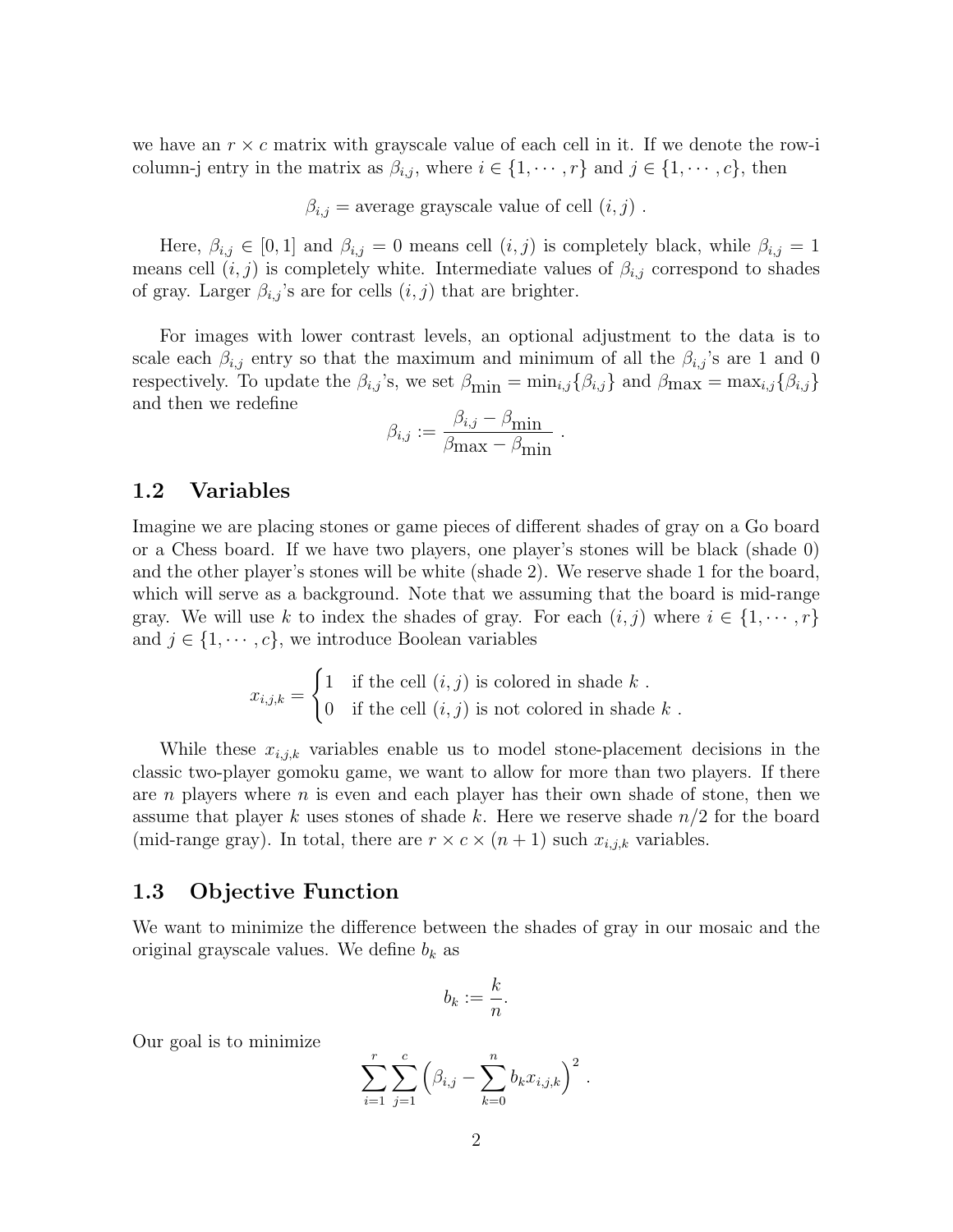Let's consider  $(\beta_{i,j} - \sum_{k=0}^n b_k x_{i,j,k})^2$  for each cell  $(i, j)$  now. Note that

$$
(\beta_{i,j} - \sum_{k=0}^{n} b_k x_{i,j,k})^2 = \beta_{i,j}^2 - 2\beta_{i,j} \sum_{k=0}^{n} b_k x_{i,j,k} + \underbrace{\left(\sum_{k=0}^{n} b_k x_{i,j,k}\right)^2}_{\textcircled{1}}.
$$
 (1)

Term  $(1)$  can be rewritten as

$$
\left(\sum_{k=0}^{n} b_{k}x_{i,j,k}\right)^{2} = \sum_{k_{1}=0}^{n} \sum_{k_{2}=0}^{n} b_{k_{1}}b_{k_{2}}x_{i,j,k_{1}}x_{i,j,k_{2}}\n= \underbrace{\sum_{k=0}^{n} b_{k}^{2}x_{i,j,k}^{2}}_{\text{(2)}} + \underbrace{\sum_{k_{1}=0}^{n-1} \sum_{k_{2}=k_{1}+1}^{n} 2b_{k_{1}}b_{k_{2}}x_{i,j,k_{1}}x_{i,j,k_{2}}}_{\text{(3)}}.
$$

Because the  $x_{i,j,k}$  variables are Boolean, we have  $x_{i,j,k}^2 = x_{i,j,k}$  in term  $\circled{2}$ . In addition, if we impose constraints that say that each cell  $(i, j)$  can hold at most one stone, then for each  $(i, j)$  there will be only one  $x_{i,j,k}$  that equals 1. Thus, term  $\mathcal{D} = 0$ , as each of its product terms equals 0. With these two changes, term  $\mathbb{O} = \sum_{k=0}^{n} b_k^2 x_{i,j,k}$ . Now, when we substitute the simplified version of term  $\overline{1}$  into equation  $\overline{1}$ , we obtain

$$
(\beta_{i,j} - \sum_{k=0}^{n} b_k x_{i,j,k})^2 = \beta_{i,j}^2 - 2\beta_{i,j} \sum_{k=0}^{n} b_k x_{i,j,k} + \sum_{k=0}^{n} b_k^2 x_{i,j,k}
$$

$$
= \beta_{i,j}^2 + \sum_{k=0}^{n} (b_k^2 - 2b_k \beta_{i,j}) x_{i,j,k}.
$$

We end up with a simplified objective function,

$$
\sum_{i=1}^{r} \sum_{j=1}^{c} \left( \beta_{i,j}^{2} + \sum_{k=0}^{n} (b_{k}^{2} - 2b_{k}\beta_{i,j}) x_{i,j,k} \right) = \sum_{i=1}^{r} \sum_{j=1}^{c} \beta_{i,j} + \sum_{i=1}^{r} \sum_{j=1}^{c} \sum_{k=0}^{n} (b_{k}^{2} - 2b_{k}\beta_{i,j}) x_{i,j,k} . (2)
$$

Note that while the original objective function is convex quadratic in the  $x_{i,j,k}$ 's, the new and simplified version is affine (a linear function of the  $x_{i,j,k}$ 's plus a constant). This simplification helps optimization solvers to find the optimal solution much faster.

#### 1.4 Universal Constraints

In most games, each location on the game board can hold at most one game piece. We therefore impose constraints that ensure that each cell holds at most one stone. Suppose *n* players are playing on a  $r \times c$  board. For each cell  $(i, j)$ , we impose

$$
\sum_{k=0}^{n} x_{i,j,k} = 1.
$$
 (Universal Constraint#1)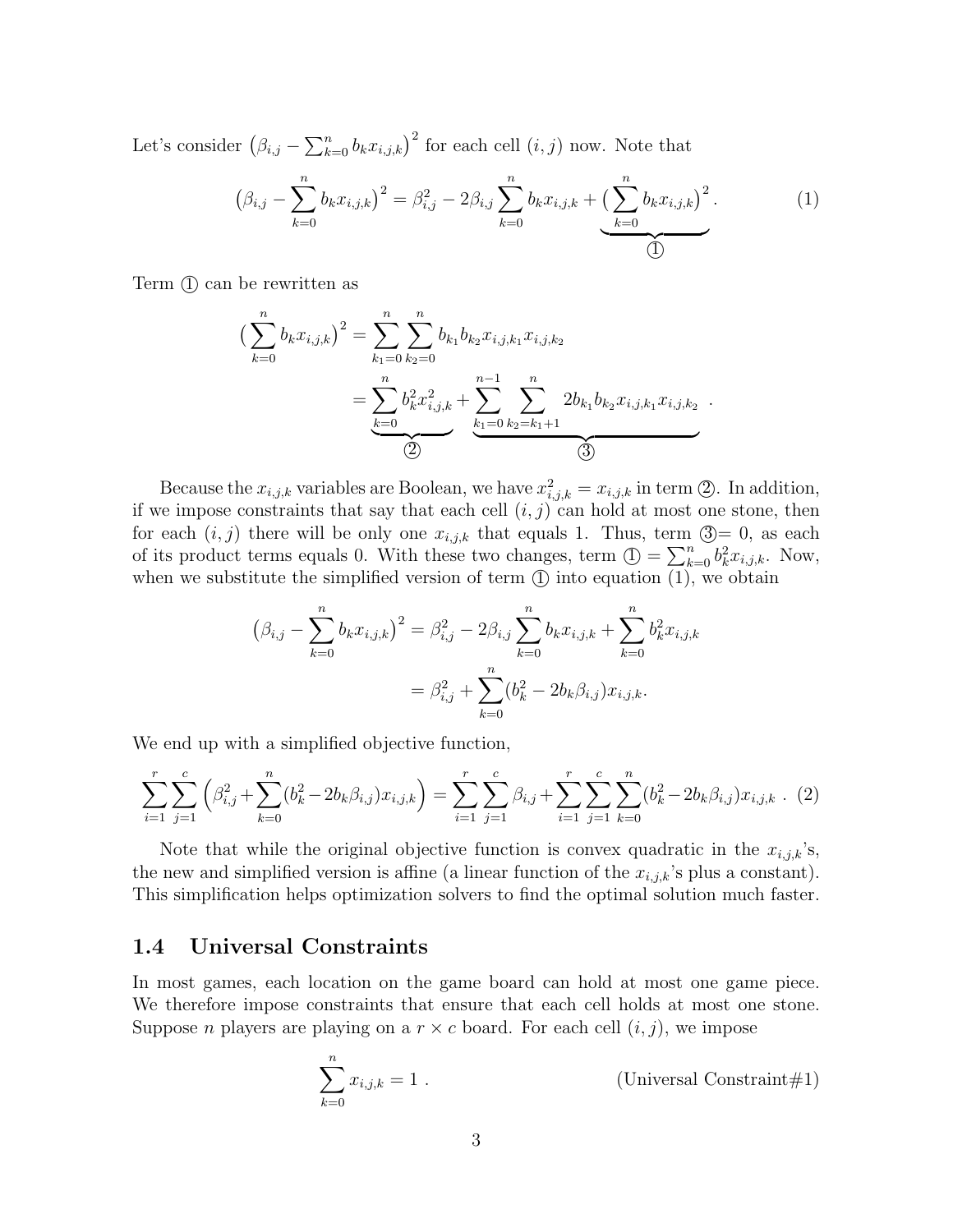As players take turns to place their stones, the difference between the number of stones in different shades should be 0. For each cell  $(i, j)$  and each  $k_1, k_2 \in \{0, \dots, n\}$  with  $k_1 \neq k_2, k_1 \neq n/2$ , and  $k_2 \neq n/2$ ,

$$
\sum_{i=1}^{r} \sum_{j=1}^{c} (x_{i,j,k_1} - x_{i,j,k_2}) = 0.
$$
 (Universal Constraint#2)

As these universal constraints apply to all games, in the next section we going to introduce particular games and describe constraints for these games.

## 2 Gomoku Game

The game of *gomoku* is an abstract strategy board game. It is traditionally played with Go pieces (black and white stones) on a Go board. The gomoku game is also called "Five in a Row." Players alternate turns placing a stone of their color on an empty intersection. The winner is the first player to form an unbroken chain of five stones horizontally, vertically, or diagonally.

### 2.1 Gomoku Constraints

To form an unfinished gomoku game on a go board, we require that there are no five consecutive stones in the same shades in a row, column or diagonal.

To make sure that there are not any rows of five consecutive stones of the same shade, for all  $i \in \{1, \dots, r\}$ ,  $j \in \{1, \dots, c-4\}$ ,  $k \in \{0, \dots, n\}$  with  $k \neq n/2$ , and  $J \in \{1, \cdots, c-4\}$ , we impose

$$
\sum_{j=J}^{J+4} x_{i,j,k} \le 4.
$$
 (Gomoku Constraint#1)

Similarly, to ensure that there are not any five consecutive stones of the same shades, for all  $i \in \{1, \dots, r-4\}, j \in \{1, \dots, c\}, k \in \{0, \dots, n\}$  with  $k \neq n/2$ , and  $I \in$  $\{1, \cdots, r-4\}$ , we require that

$$
\sum_{i=1}^{I+4} x_{i,j,k} \le 4.
$$
 (Gomoku Constraint#2)

For diagonals, we need that for all  $i \in \{1, \cdots, r\}$ ,  $j \in \{1, \cdots, c\}$ , and  $k \in \{0, \cdots, n\}$ with  $k \neq n/2$ ,

$$
x_{i,j,k} + x_{i+1,j+1,k} + x_{i+2,j+2,k} + x_{i+3,j+3,k} + x_{i+4,j+4,k} \le 4
$$
, (Gomoku Constant # 3)

$$
x_{i+4,j,k} + x_{i+3,j+1,k} + x_{i+2,j+2,k} + x_{i+1,j+3,k} + x_{i,j+4,k} \le 4
$$
. (Gomoku Constant # 4)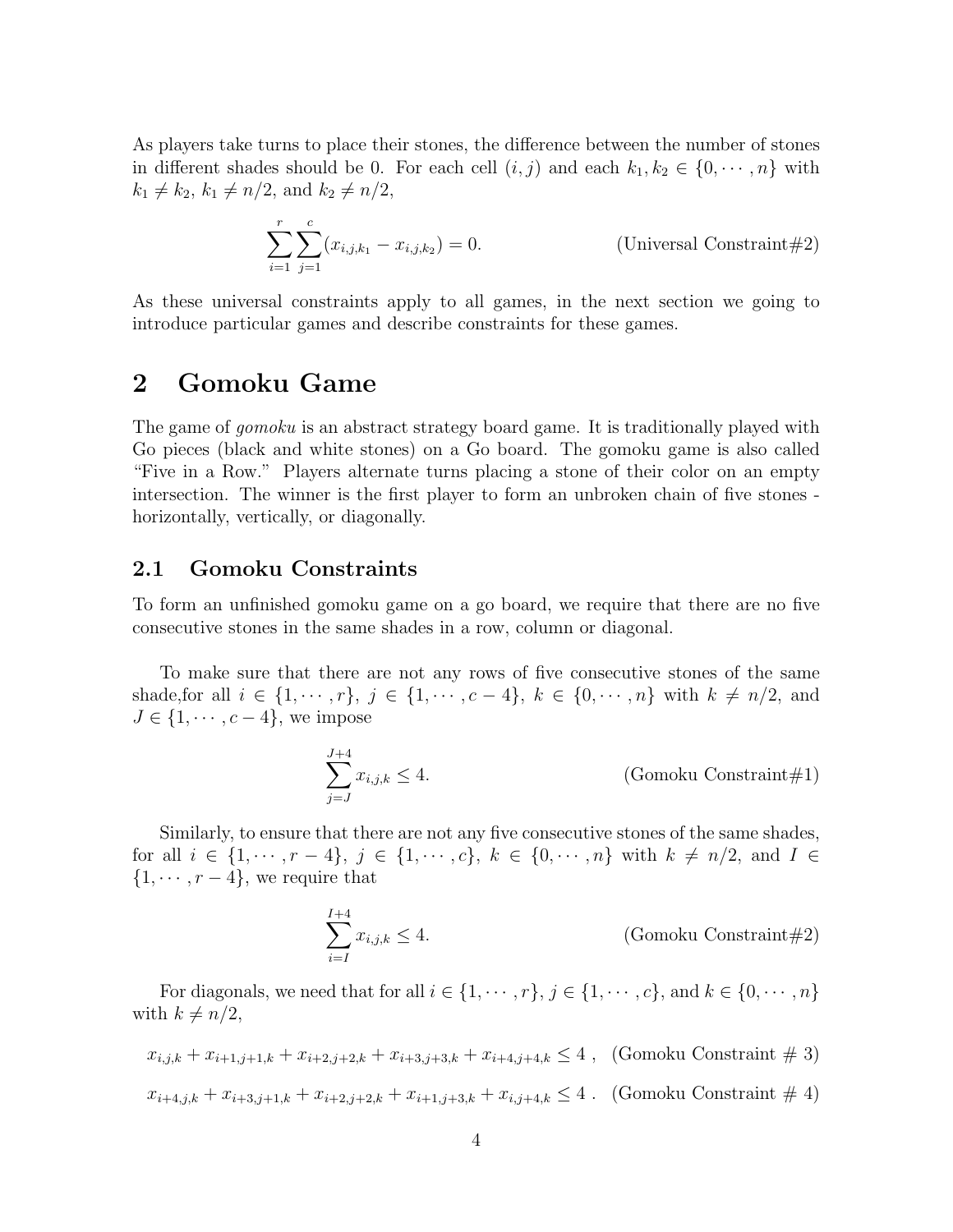### 2.2 Examples

Based on the objective function we discussed in Section 1.3 and the constraints we discussed in both Section 1.4 and 2.1, we created a C program that can generate a  $\mu$ file that can be read by an optimization solver  $Gurobi^{[3]}$ . We then use the solution Gurobi provided to draw the image. We generated three groups of images, and in each case we collected statistics on work time (in seconds), the size of the branch-and-bound tree (in nodes), and two measures of quality: total squared error and average squared error. While some of these images are high quality, some are merely passable. We will also discuss what leads to a poor result, and what are some possible solutions.

### 2.2.1 Example 1: Photograph of Marilyn Monroe by Alfred Eisenstaed<sup>[4]</sup>



Figure 1: Photograph of Marilyn Monroe by Alfred Eisenstaed, Gomoku,  $n = 2, 4, 6, 8$ .

In the table above, for each case, the total square error is the optimal value of the objective function. The average squared error is given by

Average Squared Error = 
$$
\frac{\text{Total Squared Error}}{r \times c}.
$$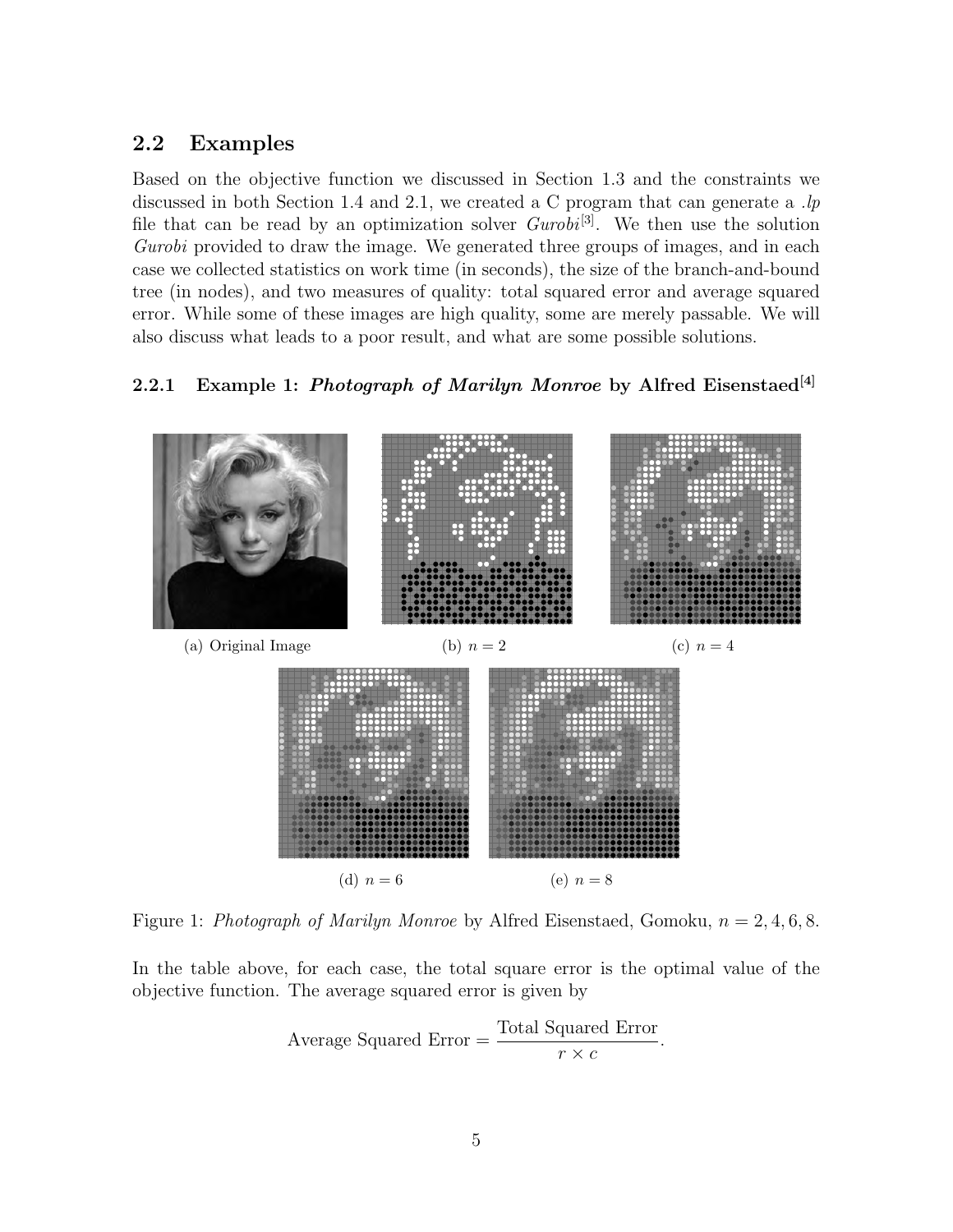| $n =$ work time (seconds) $\#$ of nodes Total Squared Error Average Squared Error |         |        |
|-----------------------------------------------------------------------------------|---------|--------|
| 0.19                                                                              | 43.2034 | 0.0480 |
| 0.40                                                                              | 24.5684 | 0.0273 |
| 1.20                                                                              | 20.5178 | 0.0228 |
| $0.62\,$                                                                          | 18.5184 | 0.0206 |

Table 1: Photograph of Marilyn Monroe by Alfred Eisenstaed, Gomoku,  $n = 2, 4, 6, 8$ .

### 2.2.2 Example 2: Girl with a Pearl Earring by Johannes Vermeer<sup>[5]</sup>



Figure 2: Girl with a Pearl Earring by Johannes Vermeer, Gomoku,  $n = 2, 4, 6, 8$ .

|      |          | $n =$ work time (seconds) # of nodes Total Squared Error Average Squared Error |
|------|----------|--------------------------------------------------------------------------------|
| 0.45 | 121.6094 | 0.1351                                                                         |
| 0.28 | 105.9544 | 0.1177                                                                         |
| 0.60 | 102.6205 | 0.1140                                                                         |
| 0.63 | 101.4719 | 0.1127                                                                         |

Table 2: Girl with a Pearl Earring by Johannes Vermee, Gomoku,  $n = 2, 4, 6, 8$ .

Compared to the last example (Photograph of Marilyn Monroe), keeping the number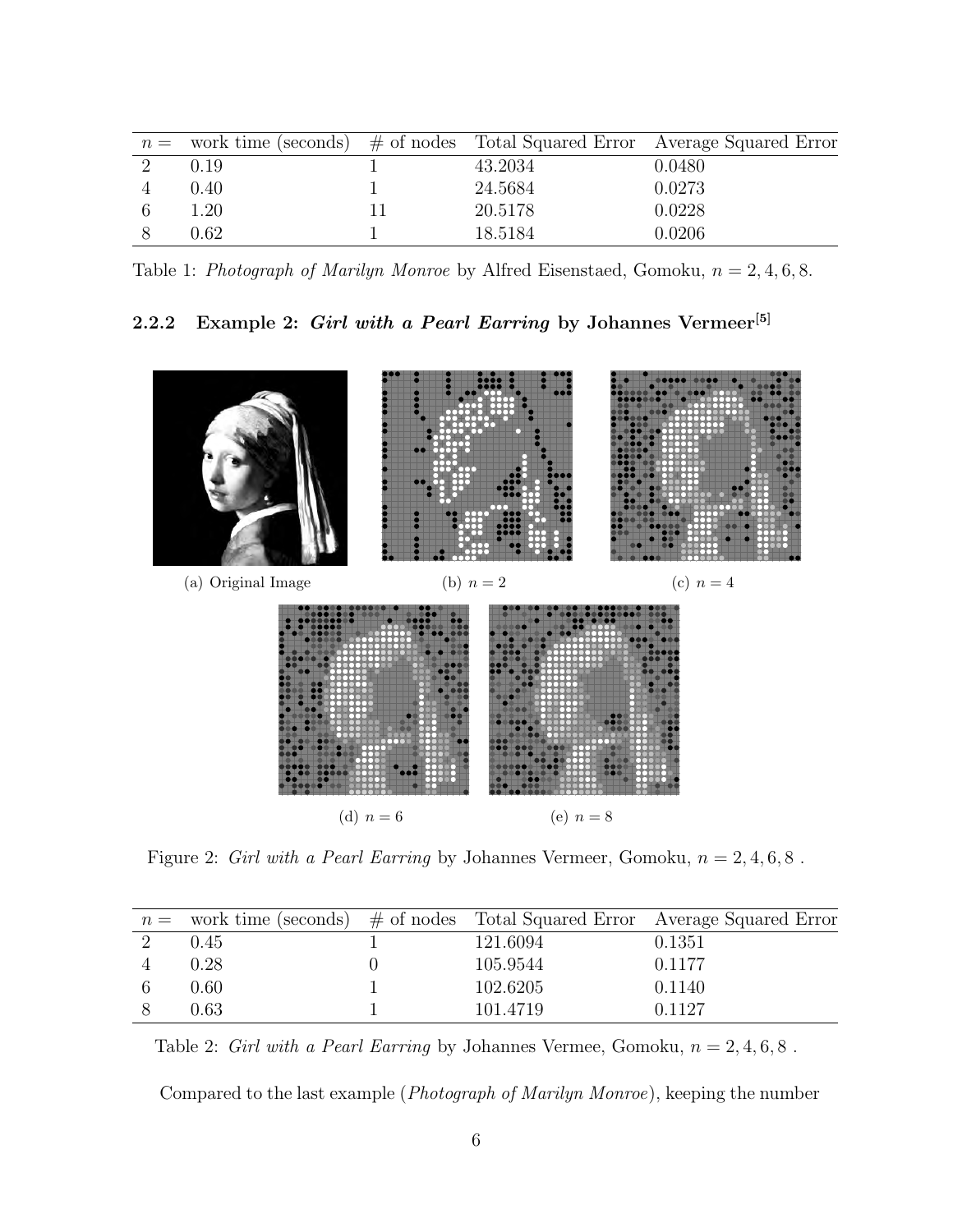of different shades the same, this group of images has larger total and average errors. Why is this the case?

Notice that *Girl with a Pearl Earring* has a black background while the *Photograph* of Marilyn Monroe has a gray background. As we did not put any "Gomoku constraints" on the shade of middle-range gray, we require each player to play the same number of stones in other shades. In the *Girl with a Pearl Earring* example, we need more stones in lighter shades to balance the dark background.

How can we solve this problem? A way to balance highlight and shadow is to alter "Universal Constraint  $\#2$ ." In this case, we need to allow the player holding black stone to play more than the player holding white stone. To generalize this idea, we want to give a *handicap* of h stones to either player. With everything else remaining the same, we alter "Universal Constraint  $\#2$ ." For all  $i \in \{1, \dots, r\}$ ,  $j \in \{1, \dots, c\}$ ,  $k_1, k_2 \in \{0, \dots, n\}$  with  $k_1 \neq k_2, k_1 \neq n/2$ , and  $k_2 \neq n/2$ , we now impose

$$
\left| \sum_{i=1}^{r} \sum_{j=1}^{c} (x_{i,j,k_1} - x_{i,j,k_2}) \right| \leq h.
$$

The figure and table below shows the resulting images and statistics of altering "Universal Constraint  $#2"$ " with different h's.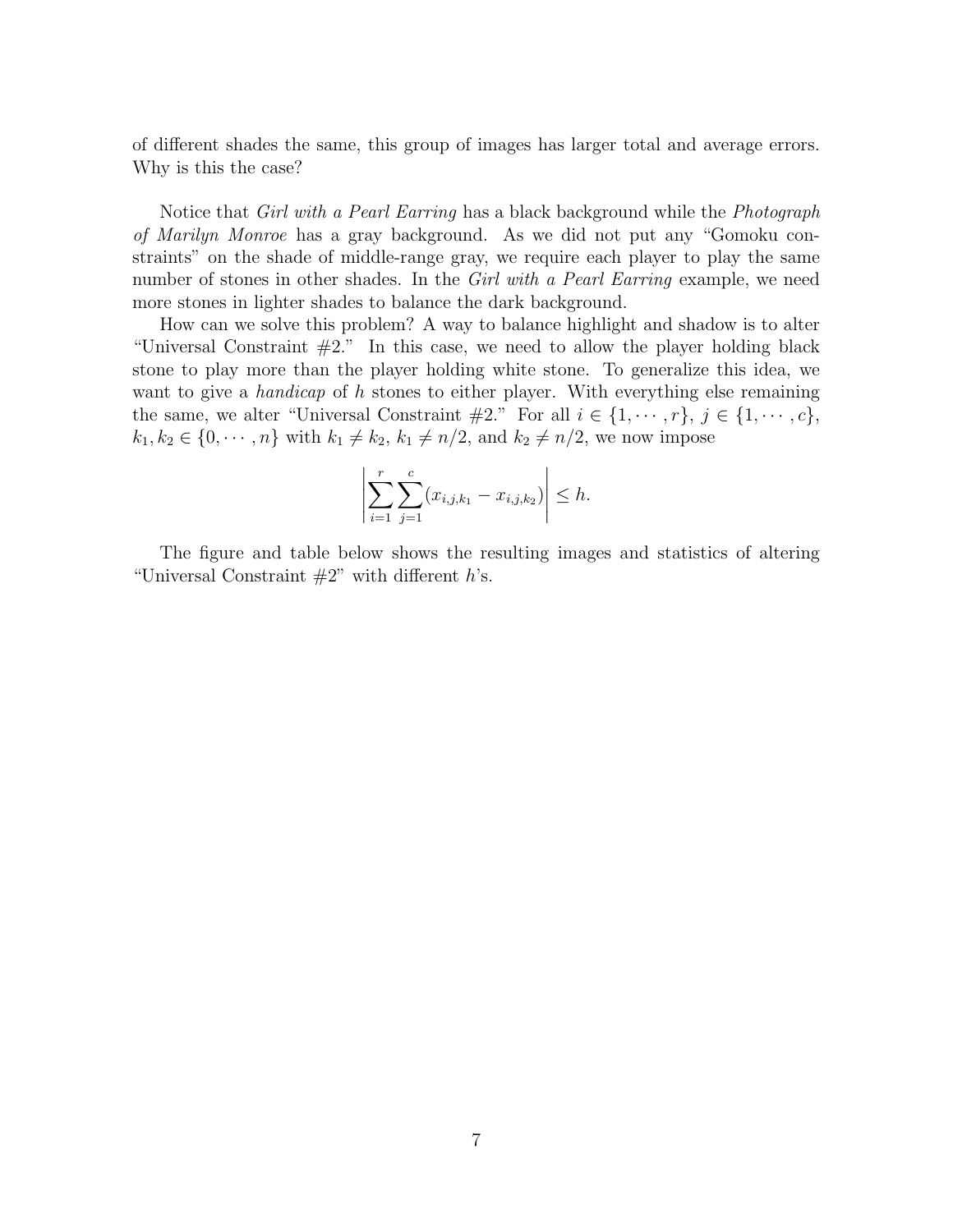

Figure 3: Girl with a Pearl Earring by Johannes Vermeer, Gomoku with altered Universal Constraint #2.

|                                     |  |  |  | Table 3: Statistics for <i>Girl with a Pearl Earring</i> by Johannes Vermeer, Gomoku with |  |  |
|-------------------------------------|--|--|--|-------------------------------------------------------------------------------------------|--|--|
| altered Universal Constraint $#2$ . |  |  |  |                                                                                           |  |  |

| $h =$                       | work time (seconds) | $#$ of nodes | Total Squared Error Average Error |        |
|-----------------------------|---------------------|--------------|-----------------------------------|--------|
|                             | $0.45\,$            |              | 121.6094                          | 0.1351 |
| 100                         | 0.47                |              | 96.6094                           | 0.1973 |
| 200                         | 0.63                |              | 71.6094                           | 0.0795 |
| 300                         | 0.36                |              | 48.2094                           | 0.0536 |
| $h_{\text{max}} = 418$ 0.15 |                     |              | 36.5894                           | 0.0406 |

(Note: We obtained  $h_{\text{max}}$  by removing "Universal Constraint  $\#2$ " instead of altering it. In such case, there are 505 black stones, 328 empty cells, and 87 white stones.)

Altering "Universal Constraint  $#2$ " helped us reduce the errors significantly. But this might not be the case for all images. We are going to discuss this topic in example 3.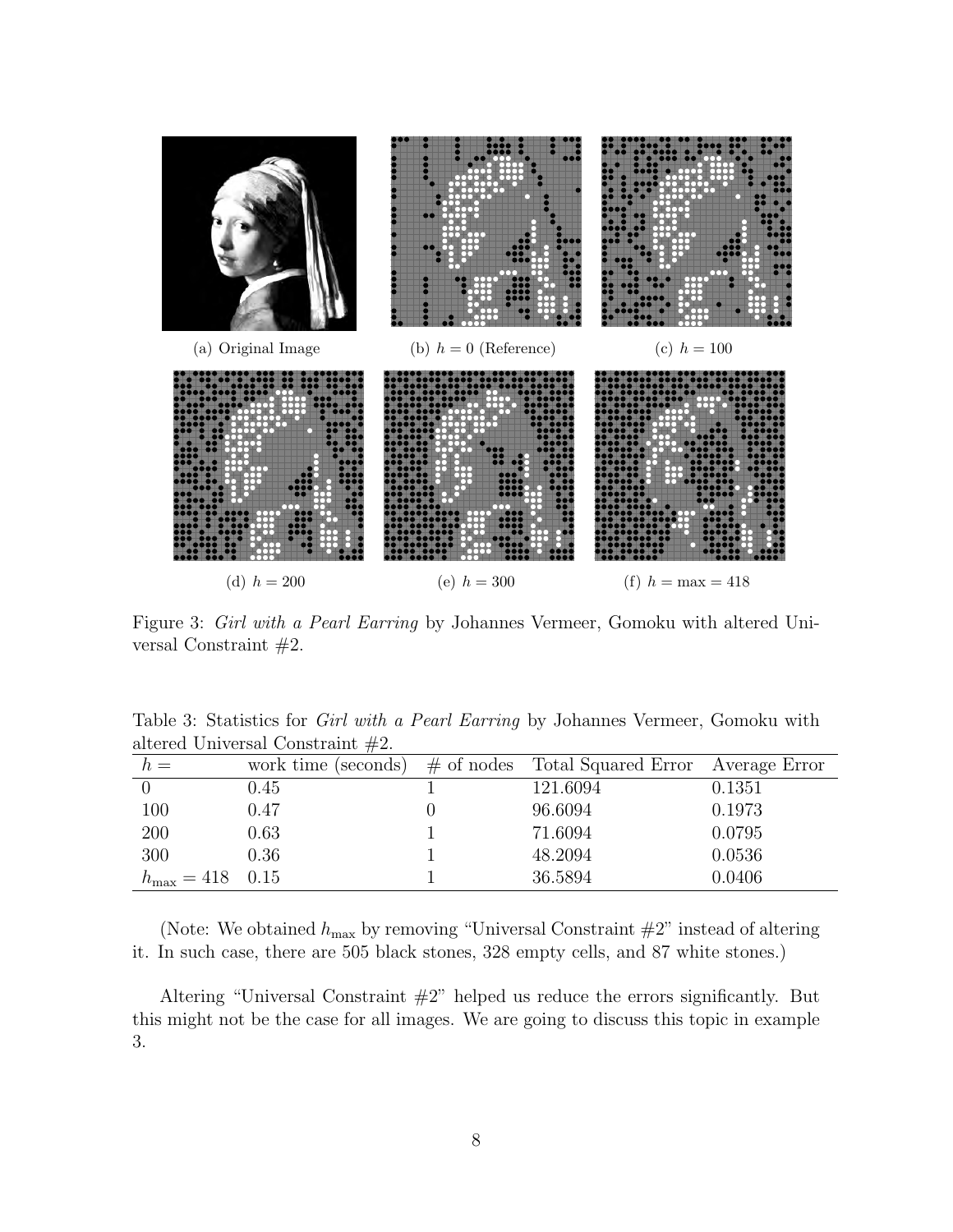

Figure 4: Self-portrait by Vincent Van Gogh, Gomoku,  $n = 2, 4, 6, 8$ .

|          |         | $n =$ work time (seconds) $\#$ of nodes Total Squared Error Average Squared Error |
|----------|---------|-----------------------------------------------------------------------------------|
| $0.05\,$ | 29.8272 | 0.0331                                                                            |
| 0.15     | 24.8572 | 0.0276                                                                            |
| 0.38     | 23.0305 | 0.0255                                                                            |
| 0.48     | 22.1447 | 0.0245                                                                            |

Table 4: Self-portrait by Vincent Van Gogh, Gomoku,  $n = 2, 4, 6, 8$ .

For this group of images, we observed that the Average Errors are about the same as the Photograph of Marilyn Monroe group of example, but the resulting images are not very ideal. As mentioned before, we wondered what will happen if we adapt the same alternation as we did in the Girl with a Pearl Earring example? The Figure and table below show the result of altering "Universal Constraint  $# 2."$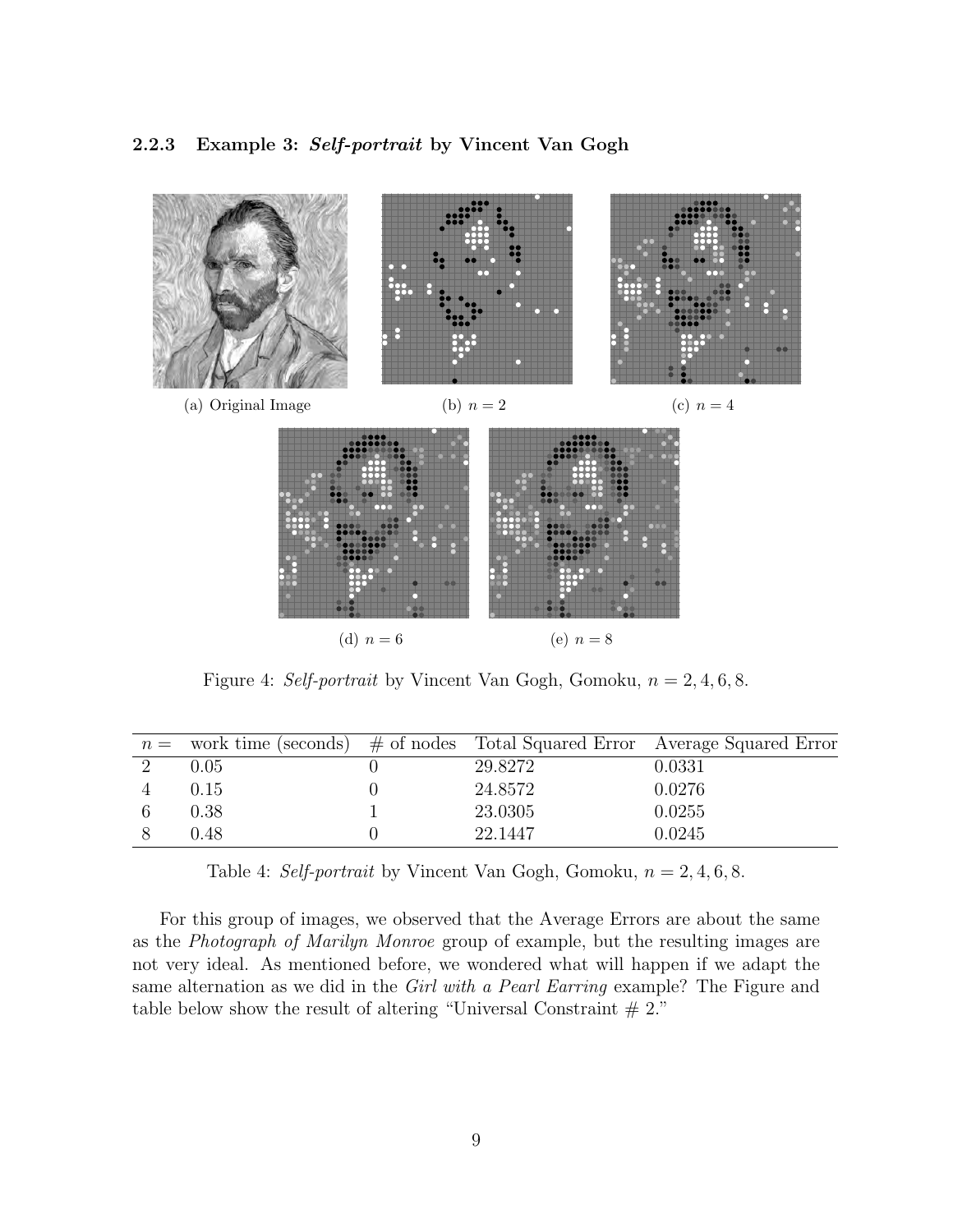Figure 5: Self-portrait by Vincent Van Gogh, Gomoku with  $h = 0, 107$ .



Table 5: Self-portrait by Vincent Van Gogh, Gomoku with  $h = 0, 107$ .

| $h =$                       | work time (seconds) |         | # of nodes Total Squared Error Average Squared Error |
|-----------------------------|---------------------|---------|------------------------------------------------------|
|                             | 0.05                | 29.8272 | 0.0331                                               |
| $h_{\text{max}} = 107$ 0.01 |                     | 26.7372 | 0.0297                                               |

(Note: When  $h = h_{\text{max}} = 107$ , there are 34 black stones, 725 empty cells, and 141 white stones.)

Unlike in the example of *Girl with a Pearl Earring*, after altering "universal constraint  $\#2$ ", the errors didn't change as much. It is not hard to arrive at the conclusion that balancing highlight and shadow cannot result in a better image. However, by comparing to the last two examples, we noticed that Self-portrait has a very large gray area with little highlight and shadow. How should we handle situations like this? We will discuss this issue in the section "Future Directions."

## 3 Chess Game

We now turn our attention to a different board game, chess. Here, we do not attempt to use all of the pieces. We instead allow ourselves to use knights and nothing else. When playing chess, each of the two players has two knights. Here, we allow each player to use as many knights as they want, provided that each player uses the same number.

### 3.1 Chess Constraints

We are mostly interested in the constraints because the data, variables, and objective functions are the same as they are in the gomoku game. We can separate knight moves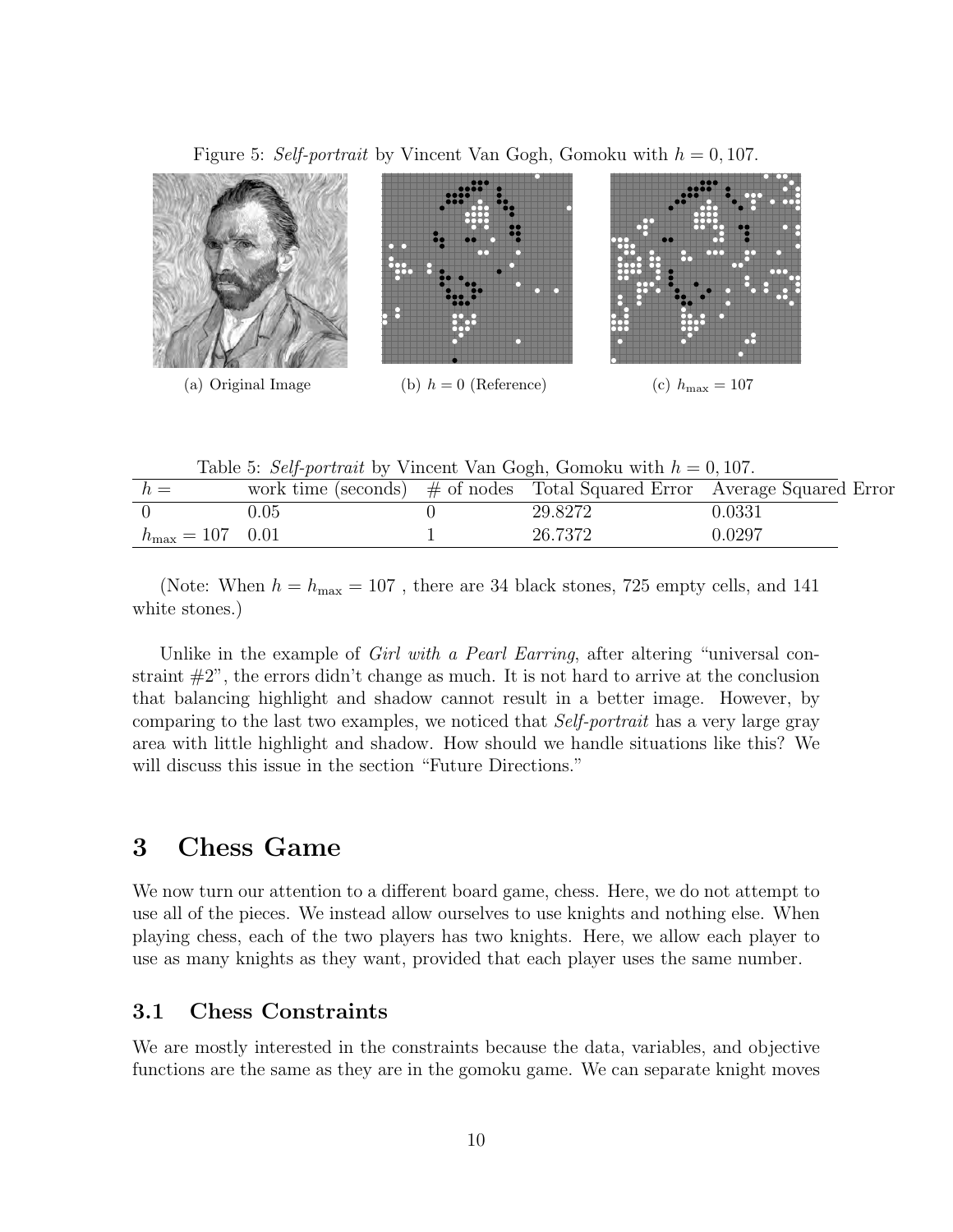into two cases as in the figure below.



As before, suppose there are *n* players facing a  $r \times c$  chess board. We still reserve shade  $n/2$  for the background.

In case (a) and (b), for all  $i \in \{1, \dots, r-2\}$ ,  $j \in \{1, \dots, c-1\}$ , and  $k_1, k_2 \in$  $\{0, \dots, n\}$  with  $k_1 \neq k_2 \neq n/2$ , we impose

$$
x_{i,j+1,k_1} + x_{i+2,j,k_2} \le 1 \tag{Knight Constant #1}
$$

$$
x_{i,j,k_1} + x_{i+2,j+1,k_2} \le 1 \tag{Knight Constant #2}
$$

In case (c) and (d), for all  $i \in \{1, \dots, r-1\}$ ,  $j \in \{1, \dots, j-2\}$ , and  $k_1, k_2 \in \{0, \dots, n\}$ with  $k_1 \neq k_2 \neq n/2$ , we impose

$$
x_{i+1,j,k_1} + x_{i,j+2,k_2} \le 1 \tag{Knight Constant #3}
$$

$$
x_{i,j,k_1} + x_{i+1,j+2,k_2} \le 1 \tag{Knight Constant #4}
$$

In addition to these Knight constraints, we also need Universal Constraint  $#1$  and  $#2$ discussed in Section 1.4.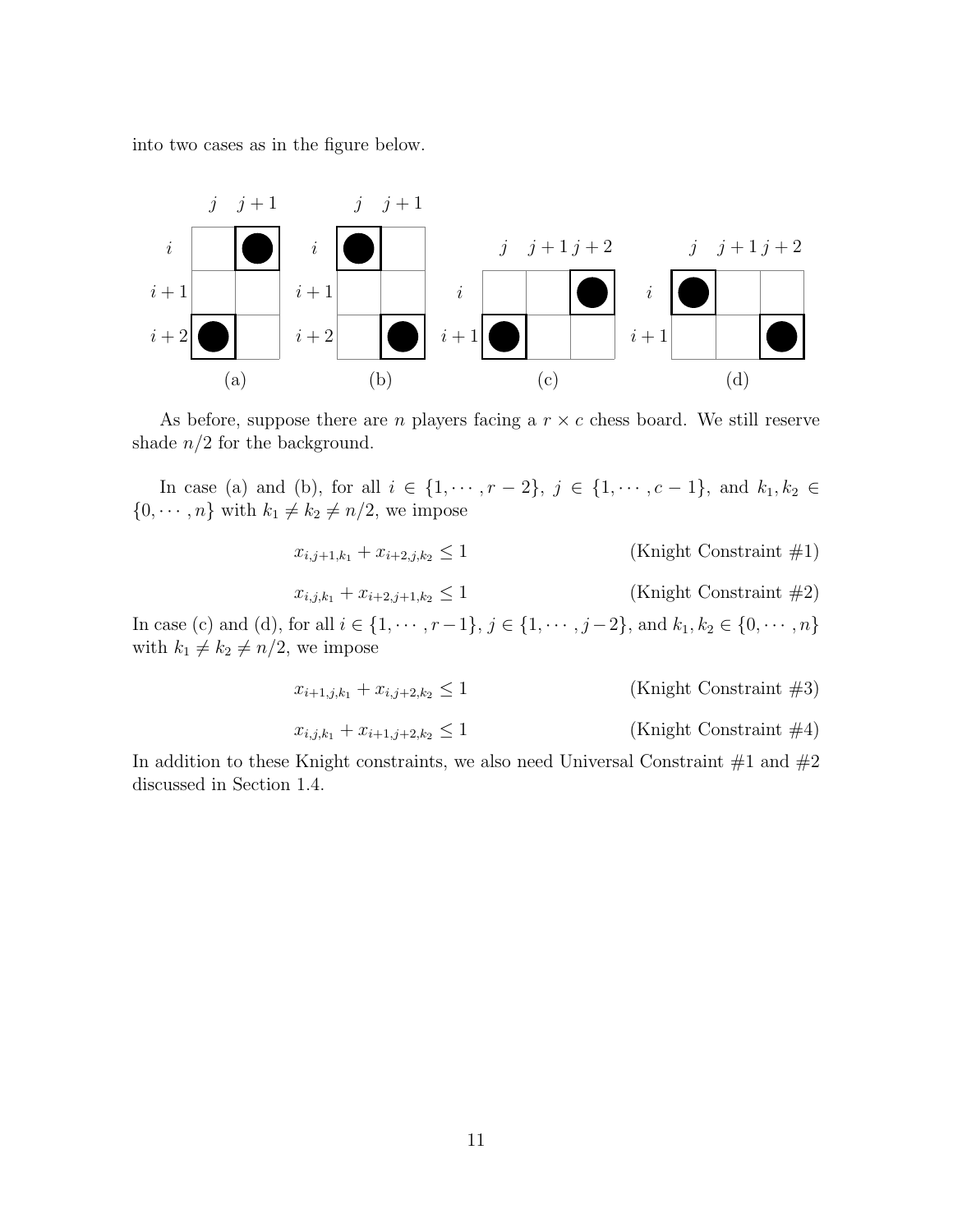### 3.2 Examples

### 3.2.1 Example 1: Photograph of Marilyn Monroe by Alfred Eisenstaed



Figure 6: Photograph of Marilyn Monroe by Alfred Eisenstaed, Chess,  $n = 2, 4, 6$ .

|          |       |         | $n =$ work time (seconds) $\#$ of nodes Total Squared Error Average Squared Error |
|----------|-------|---------|-----------------------------------------------------------------------------------|
| 0.05     |       | 36.6134 | 0.0406                                                                            |
| 7.76     | 318   | 27.6734 | 0.0307                                                                            |
| 10529.82 | 86474 | 29.6556 | 0.0329                                                                            |

Table 6: Photograph of Marilyn Monroe by Alfred Eisenstaed, Chess,  $n = 2, 4, 6$ .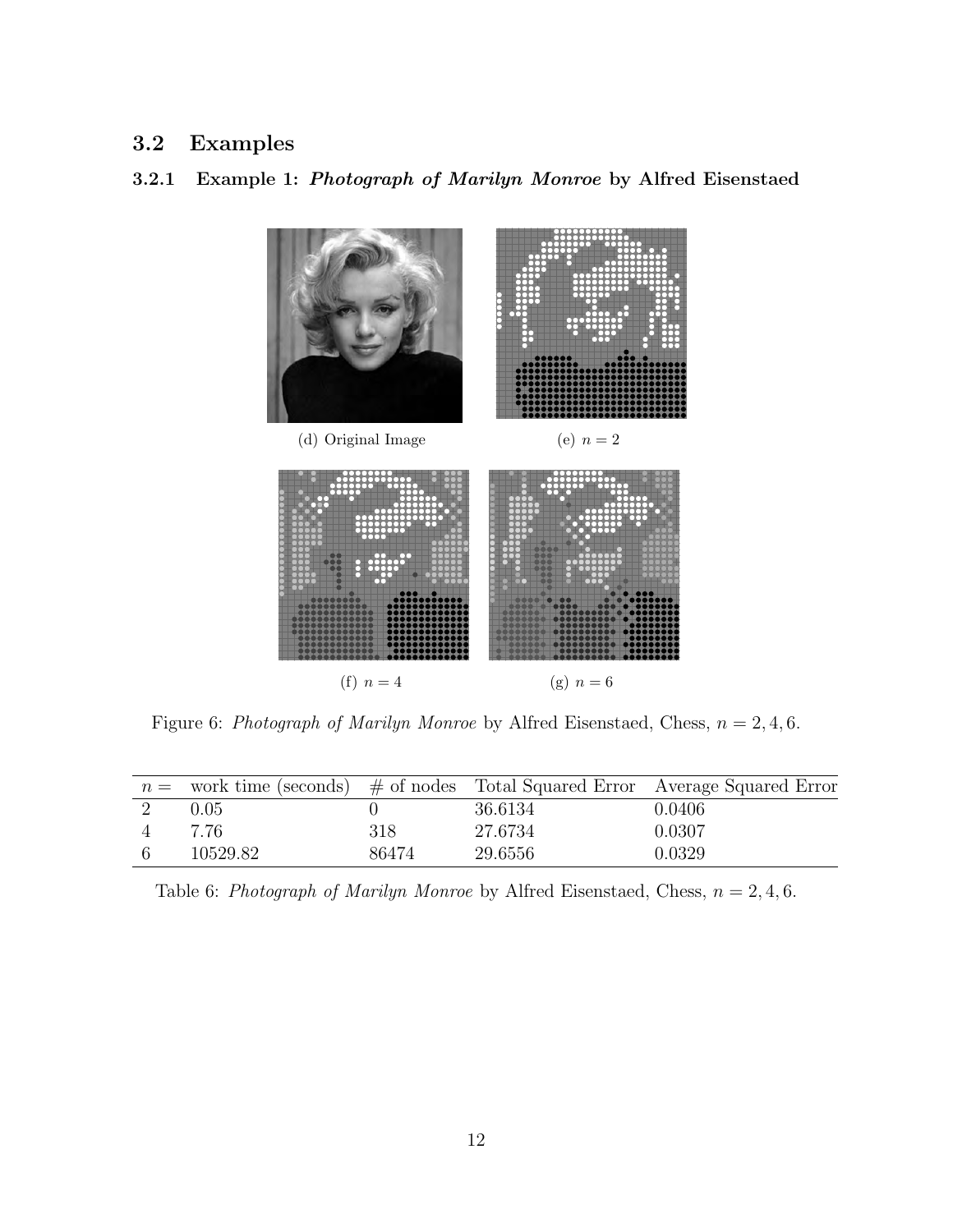3.2.2 Example 2: Girl with a Pearl Earring by Johannes Vermeer



Figure 7: Girl with a Pearl Earring by Johannes Vermeer, Chess,  $n = 2, 4, 6$ .

|   |        |      |          | $n =$ work time (seconds) # of nodes Total Squared Error Average Squared Error |
|---|--------|------|----------|--------------------------------------------------------------------------------|
|   | 0.07   |      | 114.1894 | 0.1268                                                                         |
|   | 1.71   |      | 110.7844 | 0.1230                                                                         |
| 6 | 240.95 | 3667 | 112.9571 | 0.1255                                                                         |

Table 7: Girl with a Pearl Earring by Johannes Vermeer, Chess,  $n = 2, 4, 6$ .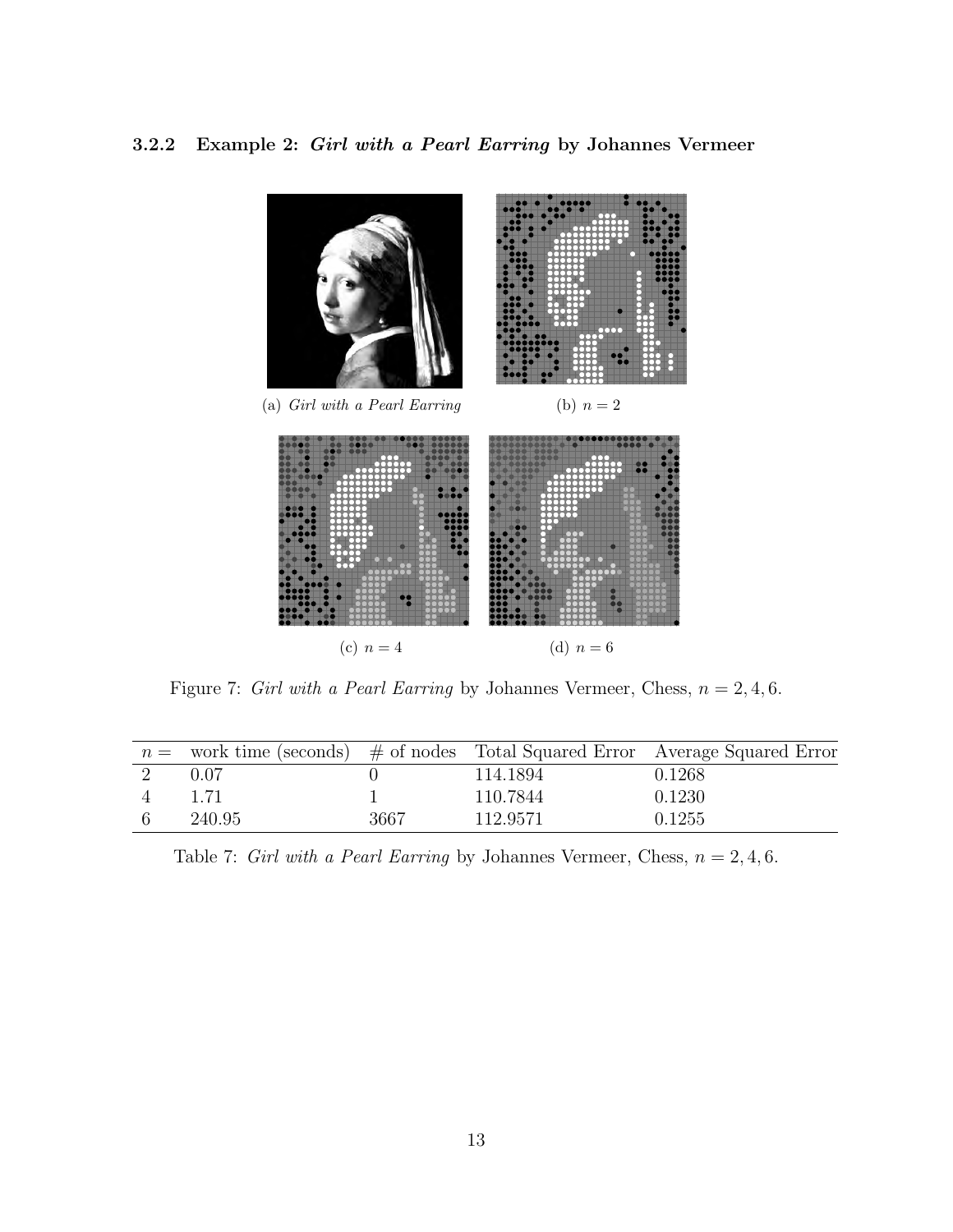#### 3.2.3 Example 3: Self-portrait by Vincent Van Gogh



Figure 8: Self-portrait by Vincent Van Gogh, Chess,  $n = 2, 4, 6$ .

|      |         | $n =$ work time (seconds) # of nodes Total Squared Error Average Squared Error |
|------|---------|--------------------------------------------------------------------------------|
| 0.04 | 30.0472 | 0.0333                                                                         |
| 0.8  | 26.5822 | 0.0295                                                                         |
| 2.61 | 25.4127 | 0.0282                                                                         |

Table 8: Self-portrait by Vincent Van Gogh, Chess,  $n = 2, 4, 6$ .

In all three examples we see that the Knight constraints force stones of the same shade to form clusters. Also note that, unlike in the gomoku game, as  $n$  increases, work time increases.

How should we break the clusters? This leads us to the discussion in next section.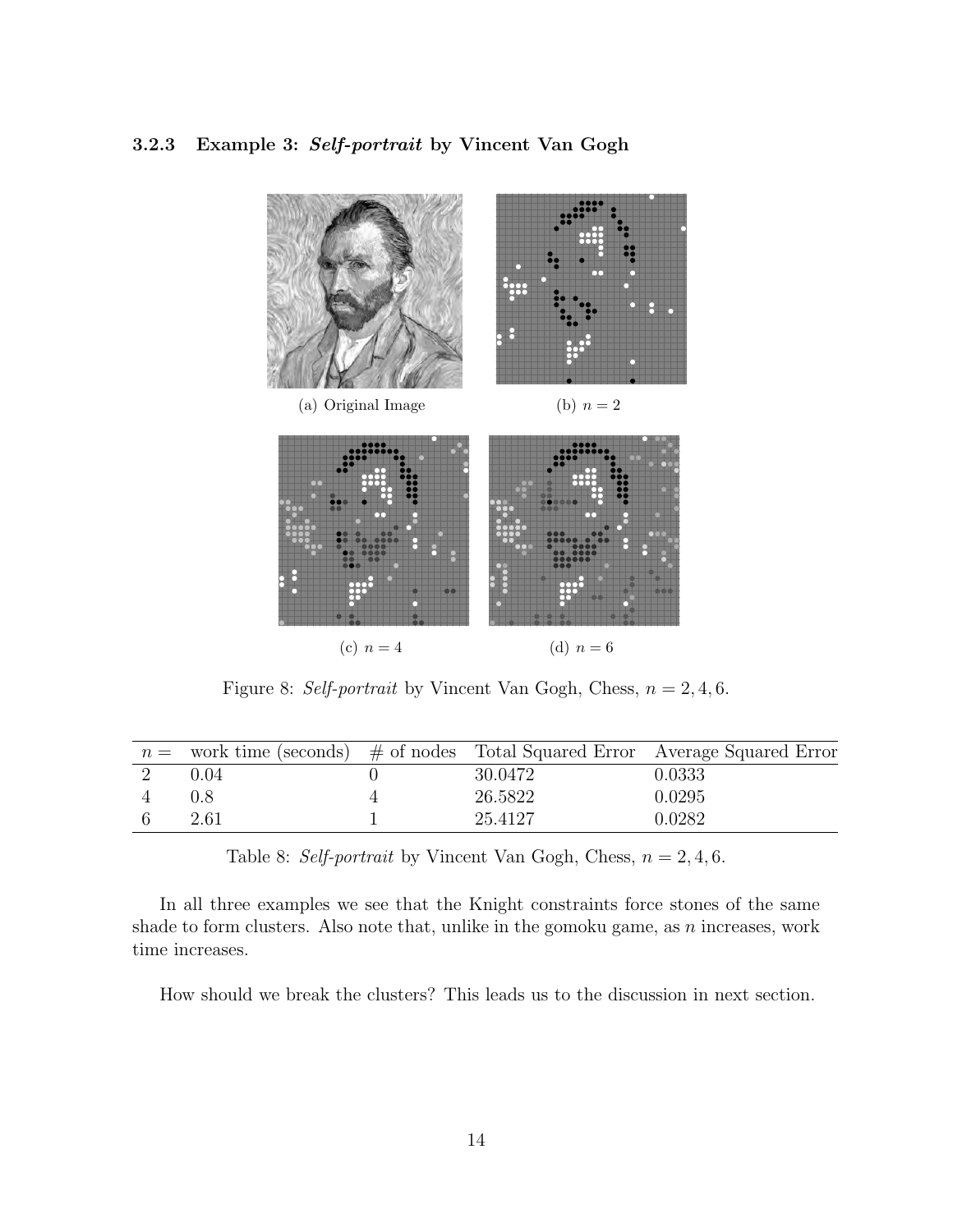## 4 Alter the Knight Constraints

### 4.1 Knight Constraints (Altered)

In the last section, we wanted to find a way to prevent stones from clustering. What if stones in shade  $k$  attack stones in shade  $k$  instead of stones in other shades? In light of this idea, we alter the constraints so that for all  $i \in \{1, \dots, r-2\}, j \in \{1, \dots, c-1\},\$ and  $k \in \{0, \dots, n\}$  with  $k \neq n/2$ ,



### 4.2 Examples

#### 4.2.1 Example 1: Photograph of Marilyn Monroe by Alfred Eisenstaed



Figure 9: Photograph of Marilyn Monroe by Alfred Eisenstaed, Chess (altered),  $n =$ 2, 4, 6, 8.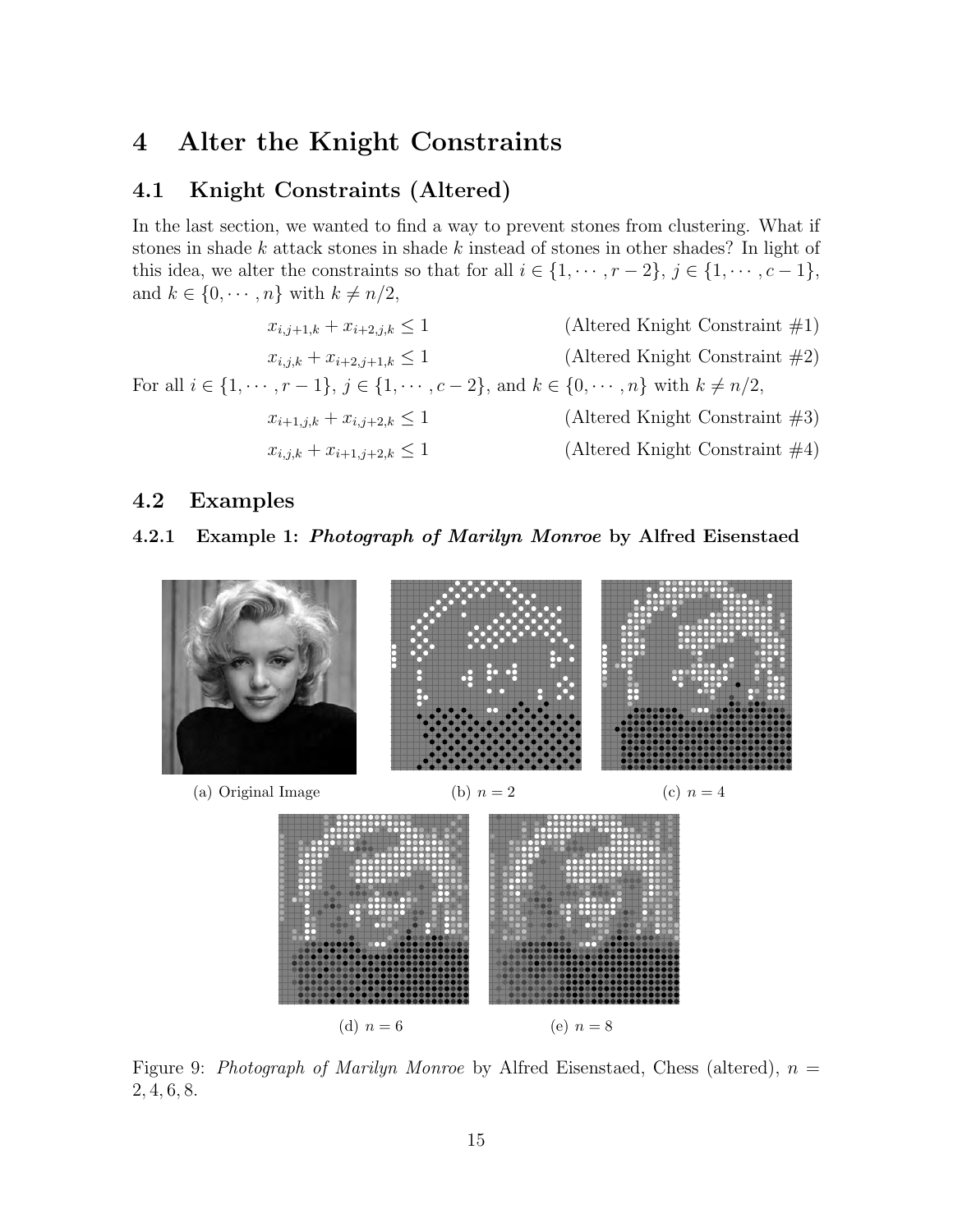|      |         | $n =$ work time (seconds) $\#$ of nodes Total Squared Error Average Squared Error |
|------|---------|-----------------------------------------------------------------------------------|
| 0.07 | 56.2134 | 0.0624                                                                            |
| 0.27 | 30.2434 | 0.0336                                                                            |
| 1.47 | 24.1156 | 0.0267                                                                            |
| .20  | 20.9934 | 0.0233                                                                            |

Table 9: Photograph of Marilyn Monroe by Alfred Eisenstaed, Chess (altered),  $n =$ 2, 4, 6, 8.

### 4.2.2 Example 2: Girl with a Pearl Earring by Johannes Vermeer



Figure 10: Girl with a Pearl Earring by Johannes Vermeer, Chess (altered),  $n =$ 2, 4, 6, 8.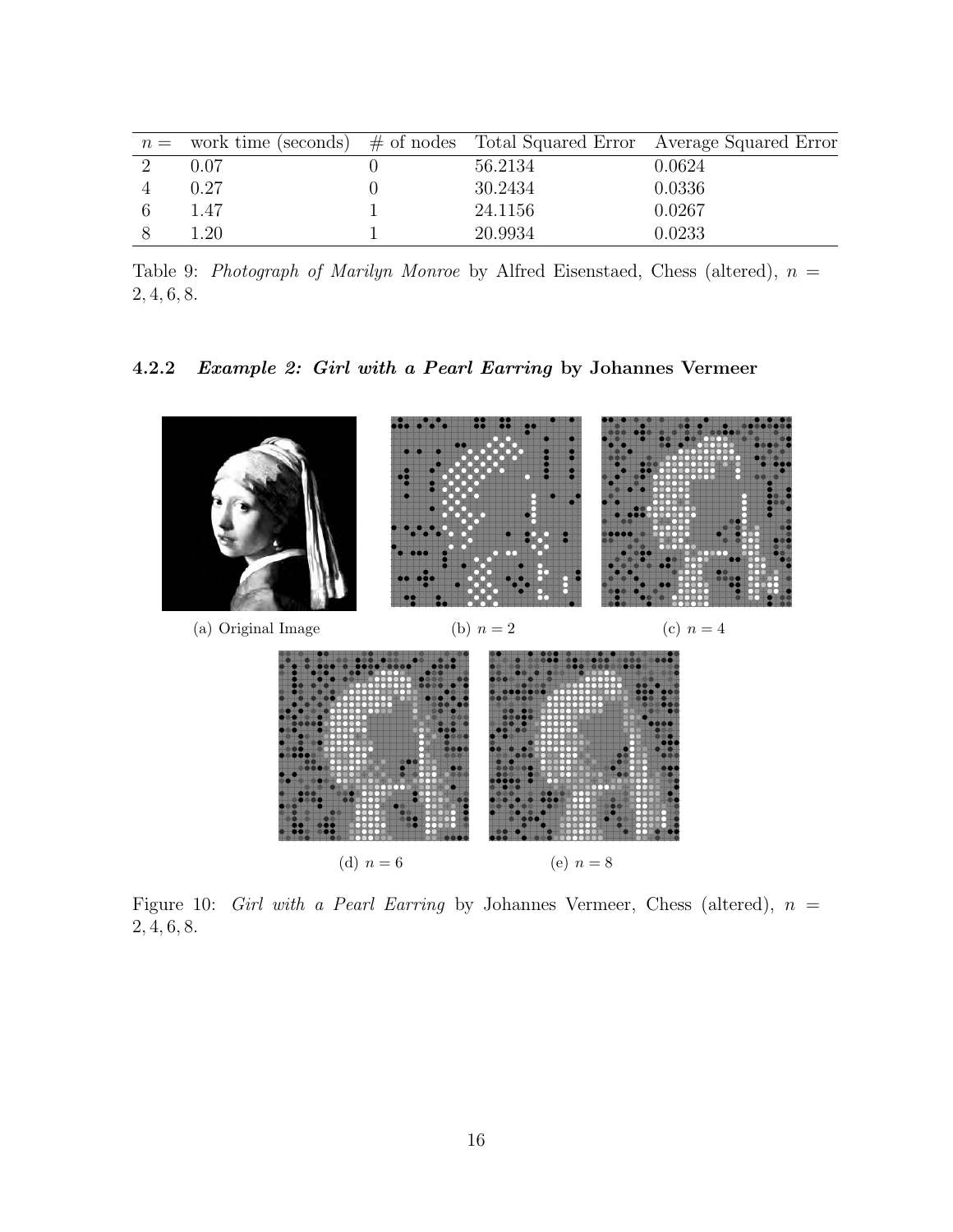| $n =$ work time (seconds) $\#$ of nodes Total Squared Error Average Squared Error |        |
|-----------------------------------------------------------------------------------|--------|
| 137.7594<br>0.11                                                                  | 0.1530 |
| 0.66<br>113.5494                                                                  | 0.1261 |
| 1.02<br>106.9771                                                                  | 0.1188 |
| 3.13<br>103.7744                                                                  | 0.1153 |

Table 10: Girl with a Pearl Earring by Johannes Vermeer, Chess (altered),  $n = 2, 4, 6, 8$ .

### 4.2.3 Example 3: Self-portrait by Vincent Van Gogh



Figure 11: Self-portrait by Vincent Van Gogh, Chess (altered),  $n = 2, 4, 6, 8$ .

|          |         | $n =$ work time (seconds) $\#$ of nodes Total Squared Error Average Squared Error |
|----------|---------|-----------------------------------------------------------------------------------|
| 0.04     | 32.4872 | 0.0360                                                                            |
| $0.24\,$ | 26.7672 | 0.0297                                                                            |
| $0.82\,$ | 24.1538 | 0.0268                                                                            |
| 0.87     | 22.8372 | 0.0253                                                                            |

Table 11: Self-portrait by Vincent Van Gogh, Chess (altered),  $n = 2, 4, 6, 8$ .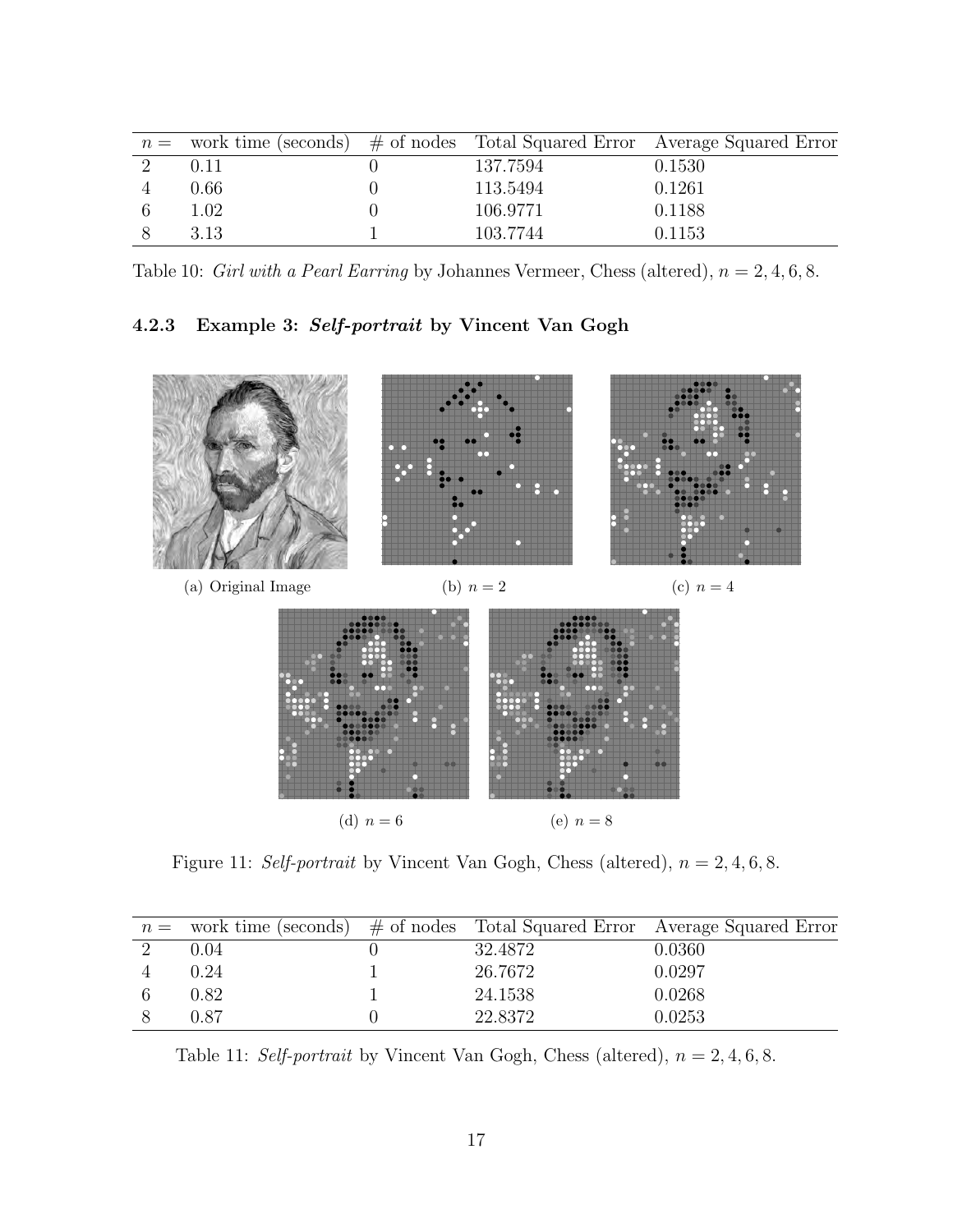### 5 Future Directions: Alternative Approach

In section 2.3.3, we left a question on how to handle areas of middle-range gray. Recall that in section 2, we measured the goodness of fit by comparing each individual cell to its corresponding average grayscale value. However, this approach can not handle a big area of middle-range gray. To solve this, we propose the alternative approach.

Let's consider the case in which the image we are fitting is a middle range gray square, as shown in the left graph below. Suppose that we are fitting this image with black and white stones. Here, all the  $\beta_{i,j}$ 's are 0.5, and 0 represent pure black and 1 represent pure white. The optimization method we discussed in the last section will give us random output of 0's and 1's. One example is shown in the center graph below. Because the error is the same either way, it doesn't matter which color of stones we put. But is this the best solution? The ideal solution should look like the right graph below. Instead of each one by one cell, let's consider each two-by-two square composed of four cells and compare it with the average grayscale value of the corresponding two-by-two square in the original image.



In the center figure, the top left  $2 \times 2$  square has a total brightness level of 0, while the top right  $2 \times 2$  square has a total brightness value of 1, the bottom left  $2 \times 2$  square has a total brightness value of 2, and the bottom right  $2 \times 2$  square has a total brightness of 3. The total brightness value of all the  $2 \times 2$  squares vary. However, in the right figure, each of the  $2 \times 2$  squares has a total brightness value of 2, which is the same as  $4 \times 0.5$ , the ideal value of a middle-range gray target image.

### 5.1 Variables

Suppose we cut the target image into  $r \times c$  squares. We need a variable to represent all the possibilities of color combinations in each two-by-two square. Consider the  $r \times c$ matrix M whose row-i-column-j entry is the number of shade of the stone we placed at the row-i-column-j position on the board. Let M be the set of all possible  $2 \times 2$  blocks of M.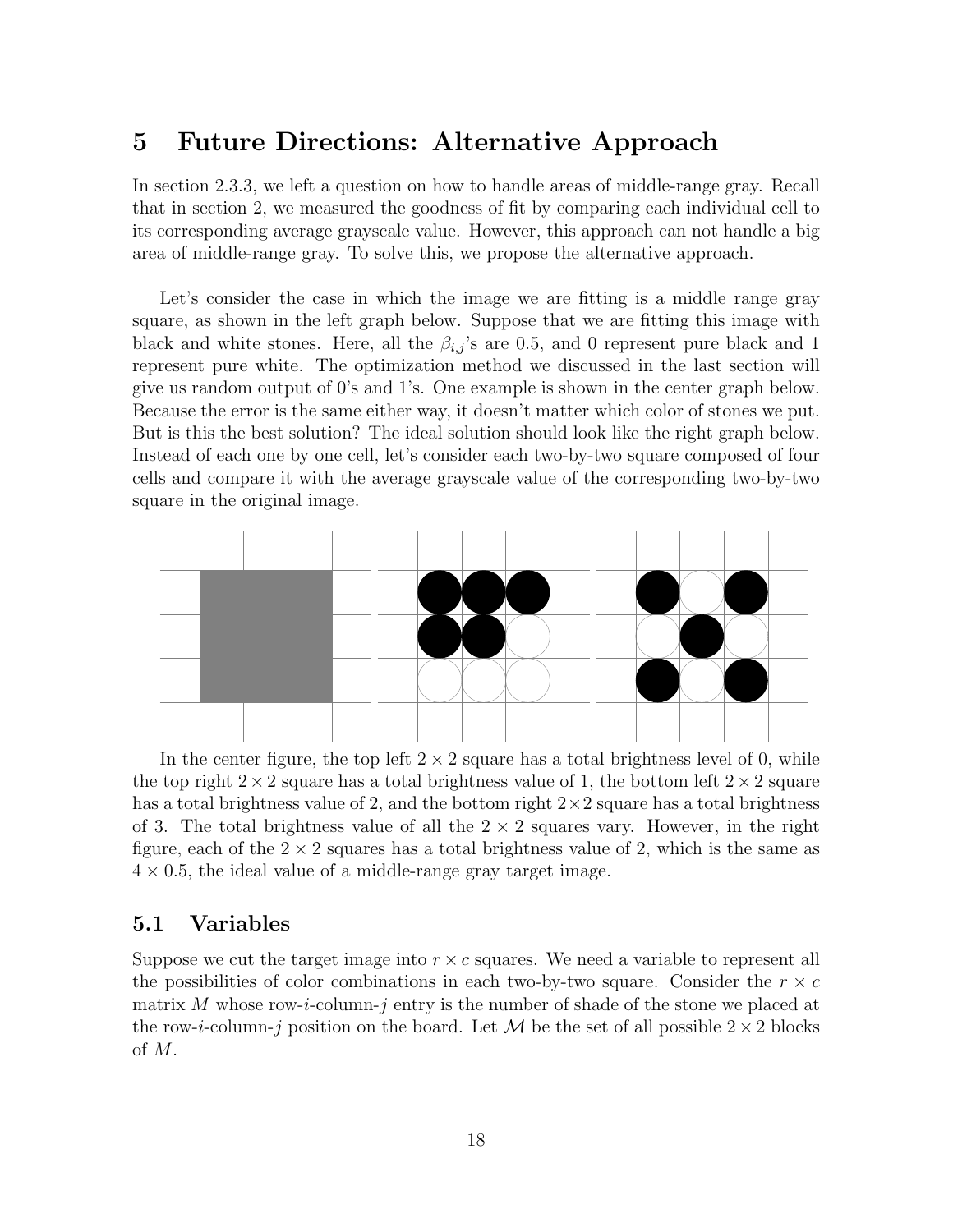For all  $i \in \{1, \dots, r-1\}, j \in \{1, \dots, c-1\},\$  and  $M =$  $\begin{bmatrix} m_{11} & m_{12} \\ m_{21} & m_{22} \end{bmatrix}$  $\in \mathcal{M}$ , we denote

$$
y_{i,j,M} = \begin{cases} 1, & \text{if cells } (i,j), (i,j+1), (i+1,j), (i+1,j+1) \\ & \text{are colored in shades } m_{11}, m_{12}, m_{21}, m_{22} \text{ respectively.} \\ 0, & \text{otherwise.} \end{cases}
$$

If there are n players and  $n + 1$  shades including the background gray, we have a total of  $(n+1)^4(r-1)(c-1)$  such variables.

## 5.2 Objective Function

We want to minimize the difference between the sum of the fitted color in the twoby-two squares and the sum of the original grayscale value in the two-by-two squares. Therefore, for all  $i \in \{1, \dots, r-1\}$ ,  $j \in \{1, \dots, c-1\}$ , and  $M \in \mathcal{M}$ , we want to minimize

$$
\sum_{i=1}^{r-1} \sum_{j=1}^{c-1} \sum_{M \in \mathcal{M}} [(m_{11} + m_{12} + m_{21} + m_{22}) - (\beta_{i,j} + \beta_{i,j+1} + \beta_{i+1,j} + \beta_{i+1,j+1})]^2 y_{i,j,M}.
$$

### 5.3 Constraints

For each two-by-two squares, we can only place one two-by-two matrix M. Therefore, for all  $i \in \{1, \dots, r-1\}$  and  $j \in \{1, \dots, c-1\}$  we impose

$$
\sum_{M \in \mathcal{M}} y_{i,j,M} = 1.
$$
 (Two by Two Constant #1)

We also need to make sure that we color the two-by-two squares in such a way that they overlap with each other both horizontally and vertically. To achieve that, we asked that for all  $i \in \{1, \dots, r-1\}$  and  $j \in \{1, \dots, c-2\}$ ,

$$
\sum_{M \in \mathcal{M}} y_{i,j,M} = \sum_{N \in \mathcal{M}} y_{i,j+1,N} \text{ when } m_{12} = n_{11} = u \text{ and } m_{22} = n_{21} = v.
$$
  
(Two by Two Constant #2)

and for all  $i \in \{1, \dots, r-2\}$  and  $j \in \{1, \dots, c-1\}$ ,

$$
\sum_{M \in \mathcal{M}} y_{i,j,M} = \sum_{N \in \mathcal{M}} y_{i+1,j,N} \quad \text{when } m_{21} = n_{11} = u \text{ and } m_{22} = n_{12} = v.
$$

(Two by Two Constraint  $\#3$ )

The figure below demonstrate the constraints above.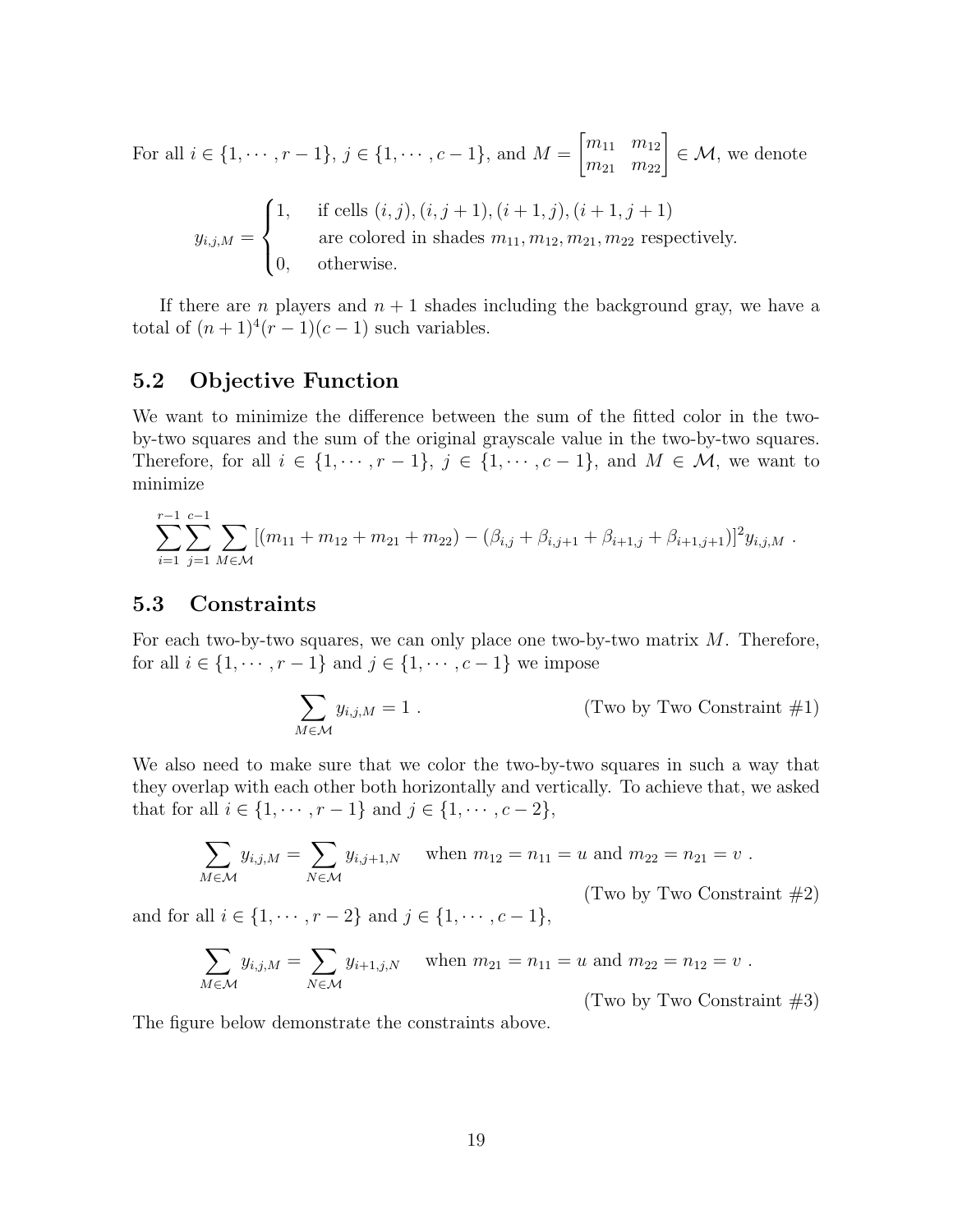|                                               |                                         |  |                                                      |                             | $j \mid j+1$ |  |
|-----------------------------------------------|-----------------------------------------|--|------------------------------------------------------|-----------------------------|--------------|--|
|                                               | $j \quad  j+1 j+2$                      |  |                                                      | $i \mid m_{11} \mid m_{12}$ |              |  |
|                                               | $i \mid m_{11} \mid u \mid n_{12} \mid$ |  | $\begin{vmatrix} i+1 & u \end{vmatrix}$ v            |                             |              |  |
| $i+1 \overline{m_{11}}$ $v \overline{m_{22}}$ |                                         |  | $\left i+2\right $ $n_{21}$ $\left $ $n_{22}\right $ |                             |              |  |
|                                               |                                         |  |                                                      |                             |              |  |

We still need that there are no five consecutive cells in a row, column, or diagonal that are all colored in the same shades of gray, and the difference between cells colored in different shades should be 0. We need the corresponding constraints from the previous sections. Therefore we need constraints that link the  $x_{i,j,k}$ 's to the  $y_{i,j,M}$ 's. We need to make sure that  $y_{i,j,M} = 1$  if and only if  $x_{i,j,m_{11}} = 1$ ,  $x_{i,j+1,m_{12}} = 1$ ,  $x_{i+1,j,m_{21}} = 1$  and  $x_{i+1,j+1,m_{22}} = 1$ . To achieve this, we impose linear constraints

| $y_{i,j,M} \leq x_{i,j,m_{11}},$                                                            | (Two by Two Constraint $\#4$ ) |
|---------------------------------------------------------------------------------------------|--------------------------------|
| $y_{i,j,M} \leq x_{i,j,m_{12}},$                                                            | (Two by Two Constraint $#5$ )  |
| $y_{i,j,M} \leq x_{i,j,m_{21}},$                                                            | (Two by Two Constraint $\#6$ ) |
| $y_{i,j,M} \leq x_{i,j,m_{22}},$                                                            | (Two by Two Constraint $\#7$ ) |
| $x_{i,j,m_{11}} + x_{i,j,m_{12}} + x_{i,j,m_{21}} + x_{i+1,j+1,m_{22}} \leq 3 + y_{i,j,M}.$ | (Two by Two Constraint $#8$ )  |

Although this approach would solve the problem in theory, when we tried to use Gurobi to solve it, Gurobi wasn't able to find an optimal solution after two full days. The reason why is that the model has a large number of variables. For example, when  $r = 30, c = 30, \text{ and } n = 2 \text{ we will need } 3^4 \times 29 \times 29 = 68121 y_{i,j,M}$  variables and

### 6 Acknowledgements

 $3 \times 30 \times 30 = 2700$   $x_{i,j,k}$  variables.

I developed and greatly extended this project from the group final project assignment of Nonlinear Optimization class taught by Professor Robert Bosch. I appreciate the efforts that Shuangwei Yu and Carolyn Zhao contributed to this project. Under the supervision of Professor Robert Bosch, I continued this project as my honor thesis. I would like to thank Professor Robert Bosch for providing valuable suggestions on research directions and offering practical assistance on programming and wording. I am also grateful for the endless encouragement from Professor Robert Bosch.